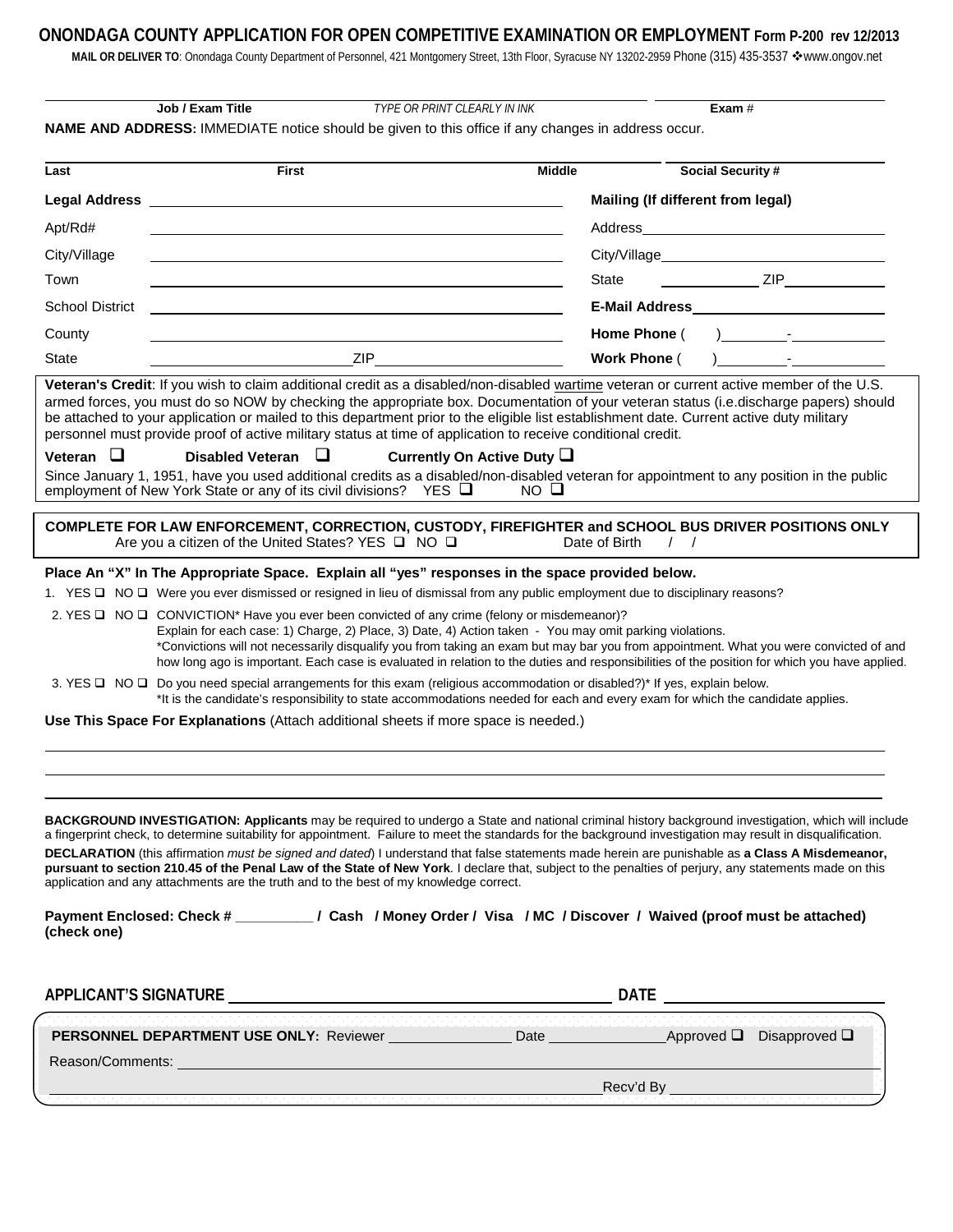|                                  |             | Education: If more space is needed, attach additional sheets.                                                                                                                                                                                                                                                                                                                                                                                                                                                                                                                      | Years<br>Completed | yes /no | <b>Graduated Major Course</b><br>of Studies | College<br><b>Credits</b><br><b>Received</b> | Type of<br>Degree<br>Receive | Date<br><b>Degree</b><br><b>Received</b> |  |
|----------------------------------|-------------|------------------------------------------------------------------------------------------------------------------------------------------------------------------------------------------------------------------------------------------------------------------------------------------------------------------------------------------------------------------------------------------------------------------------------------------------------------------------------------------------------------------------------------------------------------------------------------|--------------------|---------|---------------------------------------------|----------------------------------------------|------------------------------|------------------------------------------|--|
| High School or Equivalency       |             | XXXXXXXX<br>XXXXX<br>XXXXX<br>XXXXXXXX<br><b>XXX</b><br><b>XXXXX</b>                                                                                                                                                                                                                                                                                                                                                                                                                                                                                                               |                    |         |                                             |                                              |                              | XXXXXX<br><b>XXXXXX</b>                  |  |
|                                  |             | College, University, Professional or Technical School                                                                                                                                                                                                                                                                                                                                                                                                                                                                                                                              |                    |         |                                             |                                              |                              |                                          |  |
|                                  |             | Other Schools or Special Courses                                                                                                                                                                                                                                                                                                                                                                                                                                                                                                                                                   |                    |         |                                             |                                              |                              |                                          |  |
|                                  |             | License Do you possess a license to practice a trade or profession? YES $\Box$                                                                                                                                                                                                                                                                                                                                                                                                                                                                                                     |                    |         | $NO$ License/certificate# $\_$              |                                              |                              |                                          |  |
|                                  |             |                                                                                                                                                                                                                                                                                                                                                                                                                                                                                                                                                                                    |                    |         |                                             |                                              |                              |                                          |  |
|                                  |             |                                                                                                                                                                                                                                                                                                                                                                                                                                                                                                                                                                                    |                    |         |                                             |                                              |                              |                                          |  |
|                                  |             |                                                                                                                                                                                                                                                                                                                                                                                                                                                                                                                                                                                    |                    |         |                                             |                                              |                              |                                          |  |
|                                  |             |                                                                                                                                                                                                                                                                                                                                                                                                                                                                                                                                                                                    |                    |         |                                             |                                              |                              |                                          |  |
| Length of Employment             |             | Experience: You must complete this section whether or not you submit a resume. Beginning with your most recent, describe in detail, any employment,<br>volunteer experience or military service that qualifies you for the position sought. Duties: Describe the nature of the work personally performed by you, with<br>estimated % of time on each type of work. State size and kind of work force, if any, supervised by you and the extent of such supervision. If more space is<br>needed, attach additional sheets. All statements are subject to verification.<br>Firm Name | Address            |         | City and State                              |                                              |                              |                                          |  |
| From Mo.                         | Yr.         | <b>Type of Business</b>                                                                                                                                                                                                                                                                                                                                                                                                                                                                                                                                                            | Your Title         |         |                                             | Name / Title of Supervisor                   |                              |                                          |  |
| To: Mo.<br>Total Yrs.            | Yr.<br>Mos. | DUTIES: See directions above                                                                                                                                                                                                                                                                                                                                                                                                                                                                                                                                                       |                    |         |                                             |                                              |                              |                                          |  |
|                                  |             |                                                                                                                                                                                                                                                                                                                                                                                                                                                                                                                                                                                    |                    |         |                                             |                                              |                              |                                          |  |
| Salary                           |             |                                                                                                                                                                                                                                                                                                                                                                                                                                                                                                                                                                                    |                    |         |                                             |                                              |                              |                                          |  |
| Hours per week                   |             |                                                                                                                                                                                                                                                                                                                                                                                                                                                                                                                                                                                    |                    |         |                                             |                                              |                              |                                          |  |
| Reason for Leaving               |             |                                                                                                                                                                                                                                                                                                                                                                                                                                                                                                                                                                                    |                    |         |                                             |                                              |                              |                                          |  |
| Length of Employment<br>From Mo. | Yr.         | Firm Name                                                                                                                                                                                                                                                                                                                                                                                                                                                                                                                                                                          | Address            |         | City and State                              |                                              |                              |                                          |  |
| To: Mo.                          | Yr.         | Type of Business                                                                                                                                                                                                                                                                                                                                                                                                                                                                                                                                                                   | Your Title         |         |                                             | Name / Title of Supervisor                   |                              |                                          |  |
| <b>Total Yrs</b>                 | Mos.        | DUTIES: See directions above                                                                                                                                                                                                                                                                                                                                                                                                                                                                                                                                                       |                    |         |                                             |                                              |                              |                                          |  |
| Salary                           |             |                                                                                                                                                                                                                                                                                                                                                                                                                                                                                                                                                                                    |                    |         |                                             |                                              |                              |                                          |  |
| Hours per week                   |             |                                                                                                                                                                                                                                                                                                                                                                                                                                                                                                                                                                                    |                    |         |                                             |                                              |                              |                                          |  |
| Reason for Leaving               |             |                                                                                                                                                                                                                                                                                                                                                                                                                                                                                                                                                                                    |                    |         |                                             |                                              |                              |                                          |  |
| ength of Employment              |             | Firm Name                                                                                                                                                                                                                                                                                                                                                                                                                                                                                                                                                                          | Address            |         | City and State                              |                                              |                              |                                          |  |
| From Mo.                         | Yr.         | <b>Type of Business</b>                                                                                                                                                                                                                                                                                                                                                                                                                                                                                                                                                            | Your Title         |         |                                             | Name / Title of Supervisor                   |                              |                                          |  |
| Yr.<br>To: Mo.<br>Total Yrs.     | Mos.        | DUTIES: See directions above.                                                                                                                                                                                                                                                                                                                                                                                                                                                                                                                                                      |                    |         |                                             |                                              |                              |                                          |  |
|                                  |             |                                                                                                                                                                                                                                                                                                                                                                                                                                                                                                                                                                                    |                    |         |                                             |                                              |                              |                                          |  |
| Salary                           |             |                                                                                                                                                                                                                                                                                                                                                                                                                                                                                                                                                                                    |                    |         |                                             |                                              |                              |                                          |  |
| Hours per week                   |             |                                                                                                                                                                                                                                                                                                                                                                                                                                                                                                                                                                                    |                    |         |                                             |                                              |                              |                                          |  |
| Reason for Leaving               |             |                                                                                                                                                                                                                                                                                                                                                                                                                                                                                                                                                                                    |                    |         |                                             |                                              |                              |                                          |  |
| ength of Employment<br>From Mo.  | Yr.         | Firm Name                                                                                                                                                                                                                                                                                                                                                                                                                                                                                                                                                                          | Address            |         | City and State                              |                                              |                              |                                          |  |
| To: Mo.                          | Yr.         | Type of Business                                                                                                                                                                                                                                                                                                                                                                                                                                                                                                                                                                   | Your Title         |         |                                             | Name / Title of Supervisor                   |                              |                                          |  |
| Total Yrs.                       | Mos.        | DUTIES: See directions above.                                                                                                                                                                                                                                                                                                                                                                                                                                                                                                                                                      |                    |         |                                             |                                              |                              |                                          |  |
| Salary                           |             |                                                                                                                                                                                                                                                                                                                                                                                                                                                                                                                                                                                    |                    |         |                                             |                                              |                              |                                          |  |
| Hours per week                   |             |                                                                                                                                                                                                                                                                                                                                                                                                                                                                                                                                                                                    |                    |         |                                             |                                              |                              |                                          |  |
| Reason for Leaving               |             |                                                                                                                                                                                                                                                                                                                                                                                                                                                                                                                                                                                    |                    |         |                                             |                                              |                              |                                          |  |
|                                  |             |                                                                                                                                                                                                                                                                                                                                                                                                                                                                                                                                                                                    |                    |         |                                             |                                              |                              |                                          |  |